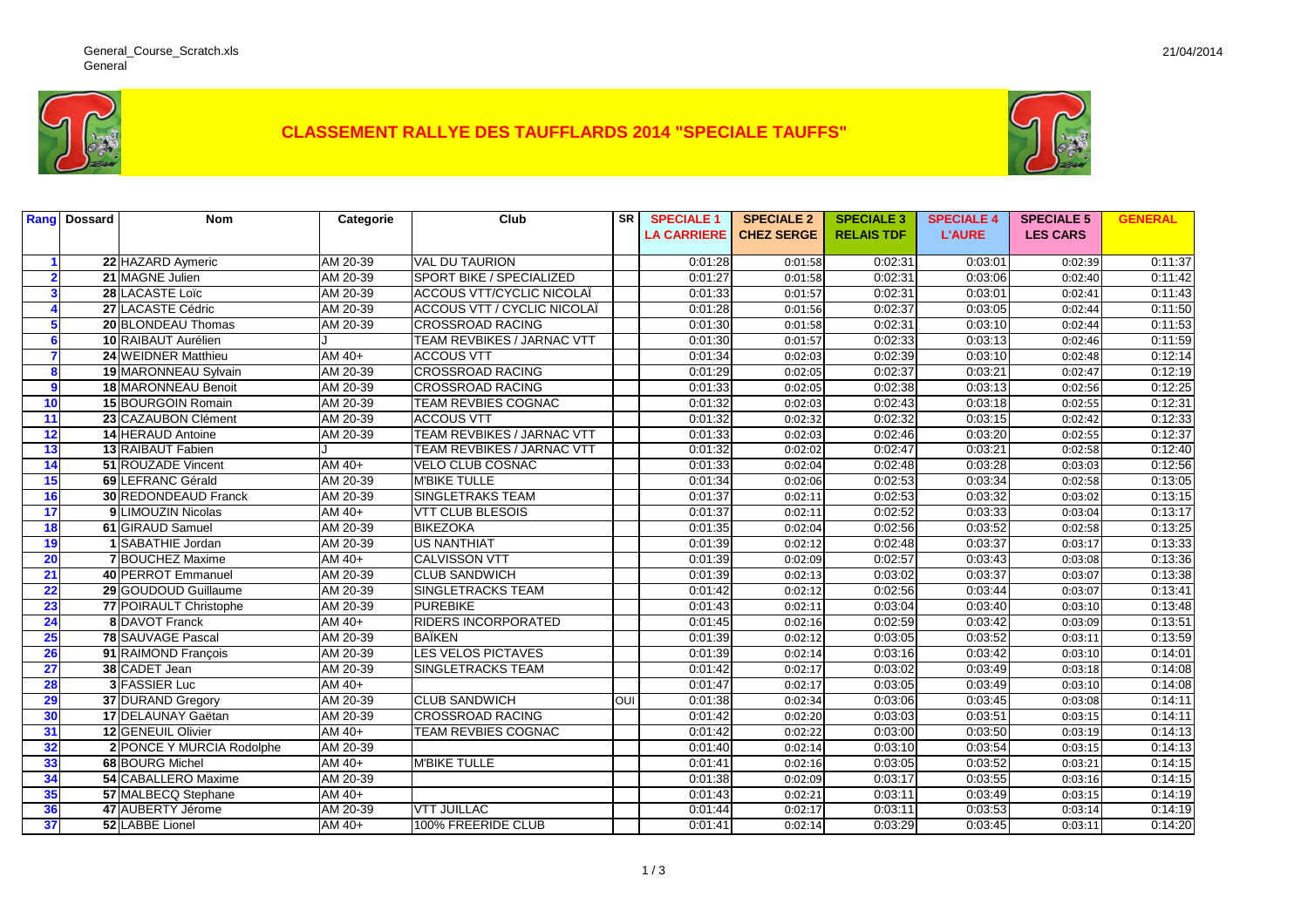

## **CLASSEMENT RALLYE DES TAUFFLARDS 2014 "SPECIALE TAUFFS"**



|    | <b>Rang</b> Dossard | <b>Nom</b>                  | Categorie | Club                              | SR         | <b>SPECIALE 1</b>  | <b>SPECIALE 2</b> | <b>SPECIALE 3</b> | <b>SPECIALE 4</b> | <b>SPECIALE 5</b> | <b>GENERAL</b> |
|----|---------------------|-----------------------------|-----------|-----------------------------------|------------|--------------------|-------------------|-------------------|-------------------|-------------------|----------------|
|    |                     |                             |           |                                   |            | <b>LA CARRIERE</b> | <b>CHEZ SERGE</b> | <b>RELAIS TDF</b> | <b>L'AURE</b>     | <b>LES CARS</b>   |                |
|    |                     |                             |           |                                   |            |                    |                   |                   |                   |                   |                |
| 38 |                     | 76 DUGLEUX Benjamin         | AM 20-39  | <b>PUREBIKE</b>                   |            | 0:01:41            | 0:02:18           | 0:03:16           | 0:03:56           | 0:03:15           | 0:14:26        |
| 39 |                     | 45 LESTER Fabien            | AM 20-39  | <b>LES BRANQUES</b>               |            | 0:01:43            | 0:02:18           | 0:03:11           | 0:03:53           | 0:03:23           | 0:14:28        |
| 40 |                     | 33 MARSAC Arnaud            | $AM$ 40+  | <b>SINGLETRACKS TEAM</b>          |            | 0:01:42            | 0:02:14           | 0:03:09           | 0:03:57           | 0:03:26           | 0:14:28        |
| 41 |                     | 16 BADUEL Clément           | AM 20-39  |                                   |            | 0:01:41            | 0:02:18           | 0:03:09           | 0:04:16           | 0:03:13           | 0:14:37        |
| 42 |                     | 11 HERAUD Etienne           |           | TEAM REVBIKES / JARNAC VTT        |            | 0:01:31            | 0:01:59           | 0:03:33           | 0:04:45           | 0:02:49           | 0:14:37        |
| 43 |                     | 82 TANCHOUX Julien          | AM 20-39  | <b>TOURS'N BIKE</b>               | OUI        | 0:01:42            | 0:02:16           | 0:03:19           | 0:04:01           | 0:03:22           | 0:14:40        |
| 44 |                     | 34 CONTINI Pascal           | AM 40+    | SINGLETRACKS - BONAC VTT          | OUI        | 0:01:44            | 0:02:21           | 0:03:16           | 0:04:02           | 0:03:22           | 0:14:45        |
| 45 |                     | 66 SOULIER Antoine          | AM 20-39  | <b>M'BIKE TULLE</b>               |            | 0:01:44            | 0:02:21           | 0:03:27           | 0:03:56           | 0:03:22           | 0:14:50        |
| 46 |                     | 4 COLAS Jean Luc            | AM $40+$  | <b>AURAY VTT</b>                  |            | 0:01:45            | 0:02:20           | 0:03:14           | 0:04:16           | 0:03:20           | 0:14:55        |
| 47 |                     | <b>31 PASQUIER Maxime</b>   | AM 20-39  | <b>SINGLETRACKS TEAM</b>          |            | 0:01:41            | 0:02:22           | 0:03:16           | 0:04:23           | 0:03:15           | 0:14:57        |
| 48 |                     | 71 LEVARDON Florian         | AM 20-39  | <b>VC LA SOUTERRAINE</b>          |            | 0:01:44            | 0:02:25           | 0:03:25           | 0:04:00           | 0:03:25           | 0:14:59        |
| 49 |                     | 92 DAURIAT Philippe         | AM 40+    | <b>LES VELOS PICTAVES</b>         |            | 0:01:45            | 0:02:34           | 0:03:15           | 0:03:57           | 0:03:30           | 0:15:01        |
| 50 |                     | 25 WEISS Laurent            | AM 20-39  | <b>ACCOUS VTT</b>                 |            | 0:01:50            | 0:02:28           | 0:03:13           | 0:04:03           | 0:03:28           | 0:15:02        |
| 51 |                     | <b>5 RAPIN Jean Gabriel</b> | AM 20-39  | <b>AURAY VTT</b>                  |            | 0:01:45            | 0:02:22           | 0:03:24           | 0:04:05           | 0:03:28           | 0:15:04        |
| 52 |                     | 53 CABALLERO Julien         | AM 20-39  |                                   |            | 0:02:03            | 0:02:20           | 0:03:32           | 0:04:00           | 0:03:17           | 0:15:12        |
| 53 |                     | 79 COUTELIER Michel         | AM 40+    | <b>TOURS'N BIKE</b>               |            | 0:01:46            | 0:02:20           | 0:03:31           | 0:04:07           | 0:03:31           | 0:15:15        |
| 54 |                     | 80 JODER Jean               | AM 40+    | <b>TOURS'N BIKE</b>               |            | 0:01:46            | 0:02:26           | 0:03:21           | 0:04:08           | 0:03:35           | 0:15:16        |
| 55 |                     | 32 LE BIGOT Olivier         | AM 20-39  | <b>SINGLETRACKS TEAM</b>          |            | 0:01:52            | 0:02:28           | 0:03:31           | 0:03:59           | 0:03:27           | 0:15:17        |
| 56 |                     | 81 TANCHOUX Jérôme          | AM 20-39  | <b>TOURS'N BIKE</b>               |            | 0:01:51            | 0:02:31           | 0:03:28           | 0:04:09           | 0:03:29           | 0:15:28        |
| 57 |                     | 48 DEVAUD Bruno             | AM 20-39  | <b>ASPTT BRIVE</b>                |            | 0:01:53            | 0:02:26           | 0:03:36           | 0:04:19           | 0:03:19           | 0:15:33        |
| 58 |                     | 58 MALBECQ Nicolas          | AM 20-39  |                                   |            | 0:01:45            | 0:02:23           | 0:03:39           | 0:04:20           | 0:03:27           | 0:15:34        |
| 59 |                     | 95 WILINSKI Jérémy          | AM 20-39  |                                   |            | 0:01:43            | 0:02:24           | 0:03:39           | 0:04:16           | 0:03:34           | 0:15:36        |
| 60 |                     | 90 COSTE Florian            | AM 20-39  | <b>LES VELOS PICTAVES</b>         |            | 0:01:46            | 0:02:26           | 0:03:47           | 0:04:15           | 0:03:23           | 0:15:37        |
| 61 |                     | 39 GUICHARD David           | AM 20-39  |                                   |            | 0:01:54            | 0:02:30           | 0:03:28           | 0:04:16           | 0:03:35           | 0:15:43        |
| 62 |                     | 49 BESSE Aurélien           | AM 20-39  | <b>VTT JUILLAC</b>                |            | 0:01:50            | 0:02:28           | 0:03:36           | 0:04:25           | 0:03:27           | 0:15:46        |
| 63 |                     | 74 DURAND Aurélien          | AM 20-39  |                                   |            | 0:01:48            | 0:02:36           | 0:03:35           | 0:04:07           | 0:03:41           | 0:15:47        |
| 64 |                     | 63 ARRESTIER Christophe     | $AM40+$   |                                   |            | 0:01:47            | 0:02:54           | 0:03:39           | 0:04:07           | 0:03:25           | 0:15:52        |
| 65 |                     | 26 SABATIER Nicolas         | AM 20-39  | <b>ACCOUS VTT</b>                 |            | 0:03:31            | 0:02:14           | 0:02:58           | 0:03:52           | 0:03:20           | 0:15:55        |
| 66 |                     | 60 ZUBOWICZ Fabien          | AM 20-39  |                                   |            | 0:01:59            | 0:02:30           | 0:03:56           | 0:04:05           | 0:03:37           | 0:16:07        |
| 67 |                     | 62 BENETEAU Cyril           | AM 20-39  | <b>TEAM GAZEUR</b>                |            | 0:01:52            | 0:02:21           | 0:03:48           | 0:04:33           | 0:03:34           | 0:16:08        |
| 68 |                     | 46 MARECHAL Didier          | AM 40+    | <b>LES BRANQUES</b>               |            | 0:01:54            | 0:02:41           | 0:03:38           | 0:04:20           | 0:03:38           | 0:16:11        |
| 69 |                     | 36 ROUMILHAC Rémi           | AM 20-39  | <b>CLUB SANDWICH</b>              | <b>OUI</b> | 0:01:52            | 0:02:29           | 0:03:50           | 0:04:22           | 0:03:41           | 0:16:14        |
| 70 |                     | 59 GEOFFRIAUD Mathias       | AM 20-39  |                                   |            | 0:01:50            | 0:02:30           | 0:03:52           | 0:04:27           | 0:03:36           | 0:16:15        |
| 71 |                     | 42 REYNAUD Jérôme           | AM 20-39  | <b>VTT POITOU.COM</b>             |            | 0:02:02            | 0:02:33           | 0:03:40           | 0:04:27           | 0:03:33           | 0:16:15        |
| 72 |                     | 41 DUMIGNARD Benoit         | AM 20-39  | <b>CLUB SANDWICH</b>              |            | 0:01:52            | 0:02:31           | 0:03:37           | 0:04:38           | 0:03:41           | 0:16:19        |
| 73 |                     | 85 ROBION Herve             | AM 40+    | <b>V.C St YRIEIX SUR CHARENTE</b> |            | 0:01:48            | 0:02:29           | 0:04:02           | 0:04:34           | 0:03:43           | 0:16:36        |
| 74 |                     | 88 LYSZCZARZ Loïc           | AM 20-39  |                                   | OUI        | 0:01:50            | 0:02:43           | 0:03:46           | 0:04:39           | 0:03:40           | 0:16:38        |